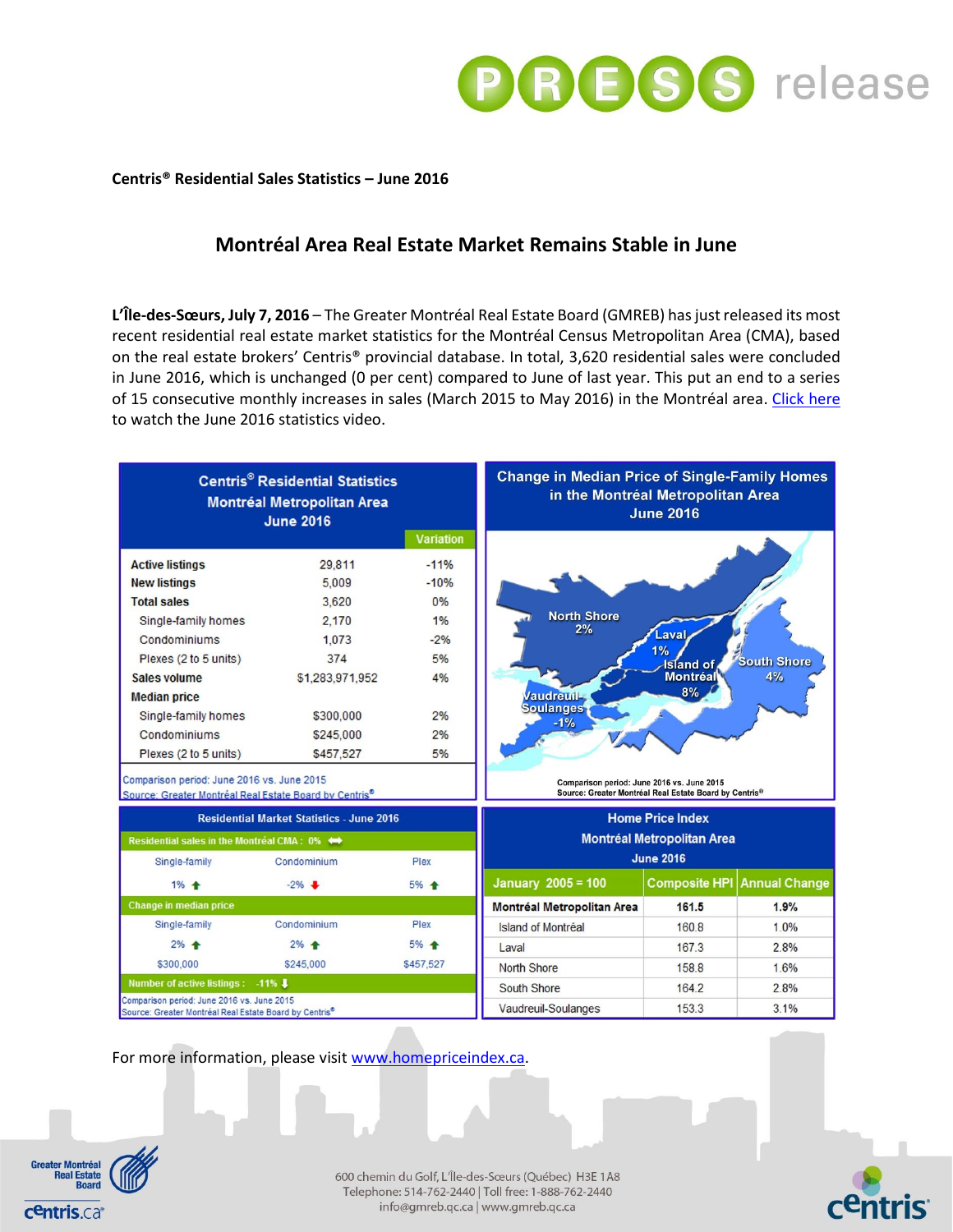

## **Sales by geographic area**

- The number of sales on the Island of Montréal (-1 per cent) and on the North Shore (0 per cent) was similar to the number registered in June of last year, with 1,457 and 821 transactions, respectively.
- In Laval (357 transactions) and in Vaudreuil-Soulanges (168 transactions), sales fell by 5 per cent and 15 per cent, respectively, compared to June 2015.
- In contrast, sales jumped by 10 per cent on the South Shore, where 817 properties changed hands in June 2016 on the real estate brokers' Centris® system.

## **Sales by property category**

- Thanks to a 1 per cent increase in June, sales of single-family homes continued their upward trend for a 16th consecutive month in the Montréal CMA.
- Plexes also performed well, posting a 5 per cent increase in sales across the CMA. Sales of these small rental properties with 2 to 5 dwellings were particularly strong on the Island of Montréal, where they rose by 7 per cent.
- Condominium sales decreased by 2 per cent across the CMA, with 1,073 units being sold. This was the first drop in condominium sales in 11 months.

### **Prices**

- The median price of single-family homes throughout the Montréal CMA increased by 2 per cent compared to June of last year to reach \$300,000.
- The median price of condominiums also grew by 2 per cent compared to one year earlier, as half of all condominiums sold for a price higher than \$245,000.
- Finally, plexes registered the largest price increase, at 5 per cent, with a median price of \$457,527.

"A sure sign that Montréal's real estate market is very different than that of Toronto and Vancouver is the fact that price increases have remained quite modest in the Montréal area since the start of the year," said Daniel Dagenais, President of the GMREB Board of Directors. "So far in 2016, the median price of condominiums has remained stable, while that of single-family homes has increased by only 1 per cent. In contrast, however, the median price of plexes has increased by 4 per cent in the first six months of the year," he added.

#### **Number of properties for sale**

The downward trend in the number of active listings on the real estate brokers' Centris® system continued for a ninth consecutive month, sitting at 11 per cent in June.



600 chemin du Golf, L'Île-des-Sœurs (Québec) H3E 1A8 Telephone: 514-762-2440 | Toll free: 1-888-762-2440 info@gmreb.qc.ca | www.gmreb.qc.ca